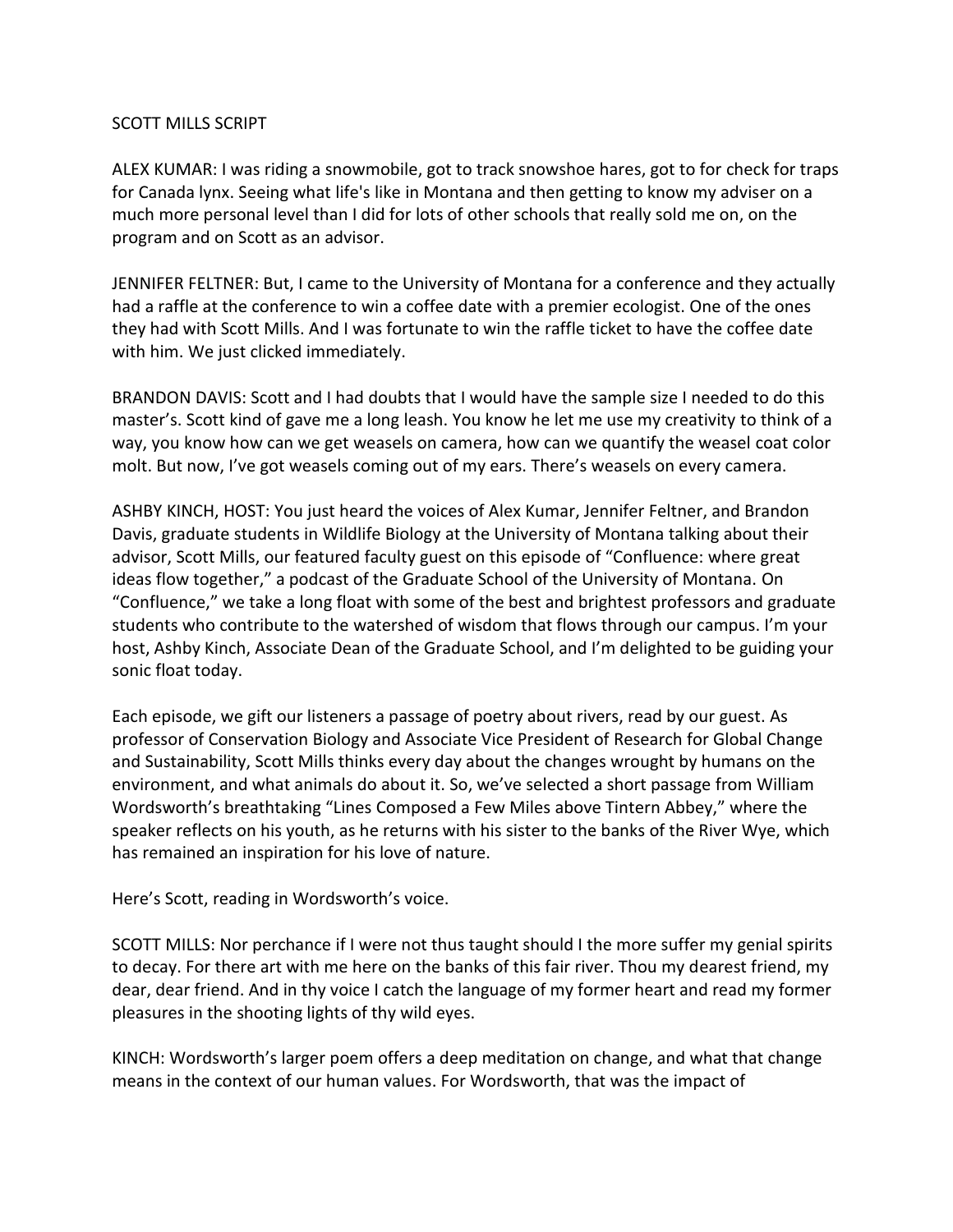industrialization, including the ironworks just down the road in Tintern. For Scott Mills, climate change is the context, but he never lets his "genial spirits decay."

Scott has a world-wide reputation in conservation biology for his ground-breaking work on realtime evolutionary adaptation of animals responding to climate change.

Here in Western Montana, we can see the effects of climate change directly, as the snowline creeps up the mountains surrounding our valley every year. Imagine being a snow-shoe hare living in those brown hills when your coat has already changed to white, standing out against that brown background as easy prey for mountain lions. These are the dilemmas of biological life in an age of climate change, and Scott's lab has been producing transformative research describing how animals have adapted, with major publications in *Science* and *Nature*.

In our discussion, we explore Scott's path to becoming a research professor, his attraction to Montana, and his ideas about graduate study, interdisciplinarity, and international collaboration. Many of his students have had successful research careers in a wide range of fields, and this interview will give listeners a strong sense of why that's true.

We hope you enjoy our discussion with Scott Mills. Welcome to Confluence.

KINCH: Thank you first just for joining me and agreeing to talk with us.

MILLS: Oh, it's my pleasure. Thanks for having me.

KINCH: Tell me a little bit about yourself. How'd you come to choose this field. How did, how did this profession evolve it's kind of a weird job, right. I mean.

MILLS: Yeah, it's kind of a weird job.

KINCH: It's not, it's not a normal job. It's not the kinda thing, like an eight-year-old kid, you know, what do you want to be, "I want to be a conservation biologist," right. So, how'd it come? How did that evolve?

MILLS: So I actually knew, I actually am a little unusual in that I probably knew earlier than most, I knew when I started college that I wanted to do, to be involved in some career that had to do with wild animals. I thought it was a veterinarian. So, I was a zoology major with the intent to be a wildlife veterinarian from the very beginning as an undergrad. And then. And actually what happened was, I was in the SCA program—Student Conservation Association program—as a sophomore in college and went out to Olympic National Park as a North Carolina kid to work on a mountain goat project and I just loved it and I met these guys there that were the Park Service biologists and I thought, "Wow what kind of job is that?" So, your whole job is to study mountain goats—I was on a mountain goat project to study mountain goats—or, or bears or Roosevelt elk or whatever. So that really kind of opened my eyes. But the kicker was that pushed me away from being a wildlife veterinarian more towards being a wildlife biologist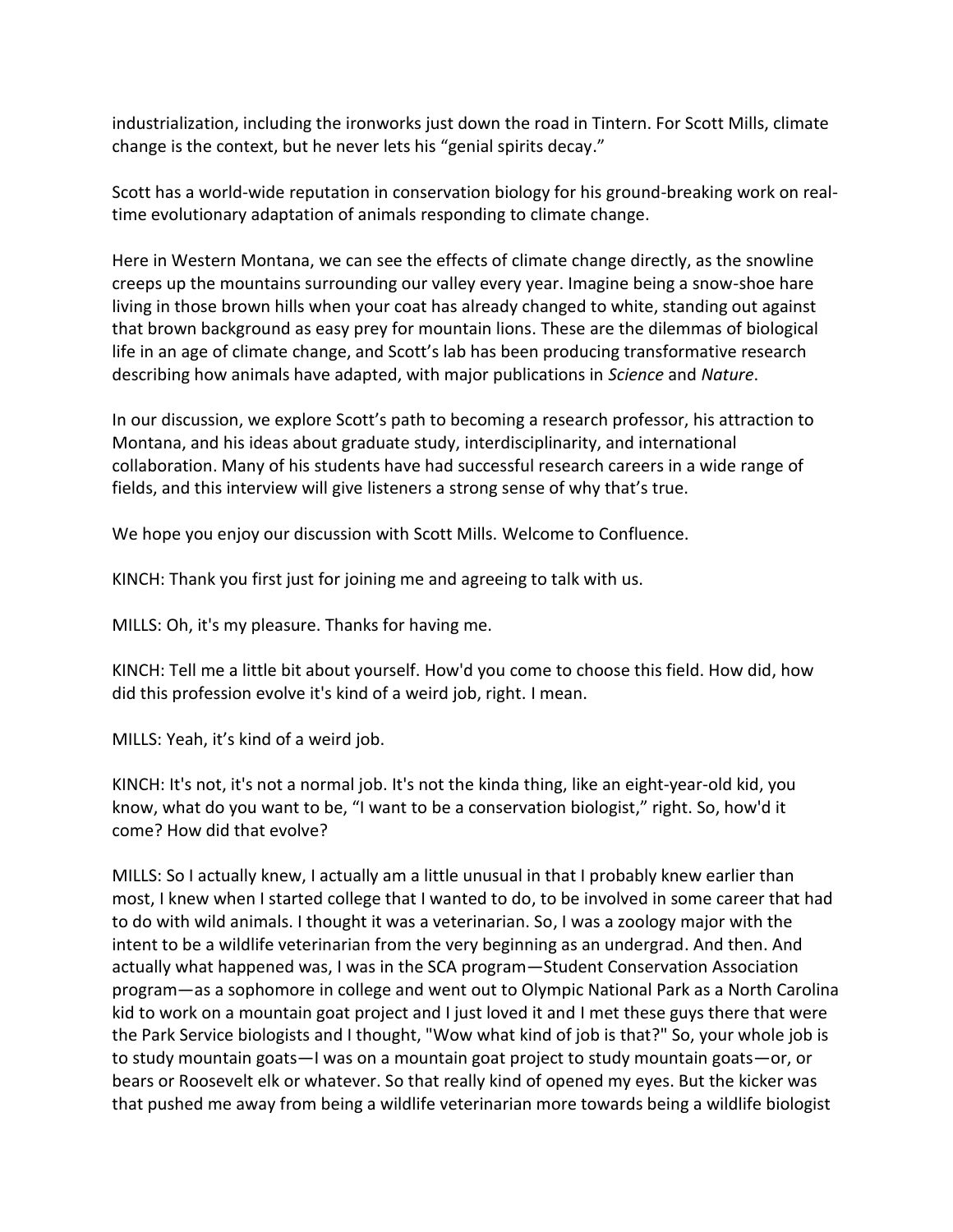was, we were trying to figure out ways to sterilize mountain goats because they were invasive. But the park didn't want to kill the mountain goats and the, and the, and the mountain goats were wrecking the park's environment because they weren't native to there. They were introduced for hunting in the 20's before it was a park. They proliferated and they were basically just destroying the, the high country and a lot of endemic plants. So, the park service had to do something so they were trying to find ways, well could they, could they basically sterilize mountain goats. So I was part of a team that went in with a bunch of veterinarians, wildlife veterinarians to net them and we were going to sterilize the goats. We ended up getting bad snow cover, cloud cover we ended up not being able to catch very few goats. So, we had a lot of time sitting around to talk. Long story short these wildlife veterinarians. Their jobs didn't seem that great compared to the park biologist job. So after that, after my sophomore year, I pursued a path. I tell you what it wasn't until the last year of my PhD that I even considered to be a professor.

KINCH: That's interesting, yeah.

MILLS: I went all the way through graduate school thinking that I was going to be a research biologist, I knew I wanted to do research.

KINCH: Right.

MILLS: But, uh, it was the last year of my PhD. When my PhD mentor, a guy named Michael Sulay, and I was just talking to him and I thought, "Wow here is a guy who is doing transformative groundbreaking science that is changing the way people view conservation." And I thought, "He can wake up on any given morning and pursue the topic that he thinks is most important."

KINCH: Most important. Yeah.

MILLS: And nobody can tell him to shut up or not do that. And I thought, "I don't know how many other places you could do that." And actually, that's what made me think at that point, I thought, "You know what. I'm gonna still apply for agency jobs when I, when I finish my Ph.D., but I think in the right university this professor thing could be a good deal."

KINCH: Maybe describe for our listeners what the core ideas in your research are. And I know you do a lot of stuff, but.

# MILLS: Yeah.

KINCH: But, I mean what, what's the fundamental concept that your group has been working on and what I'm curious about now is, where did that come from? Where did that idea come from? How did you start thinking about that?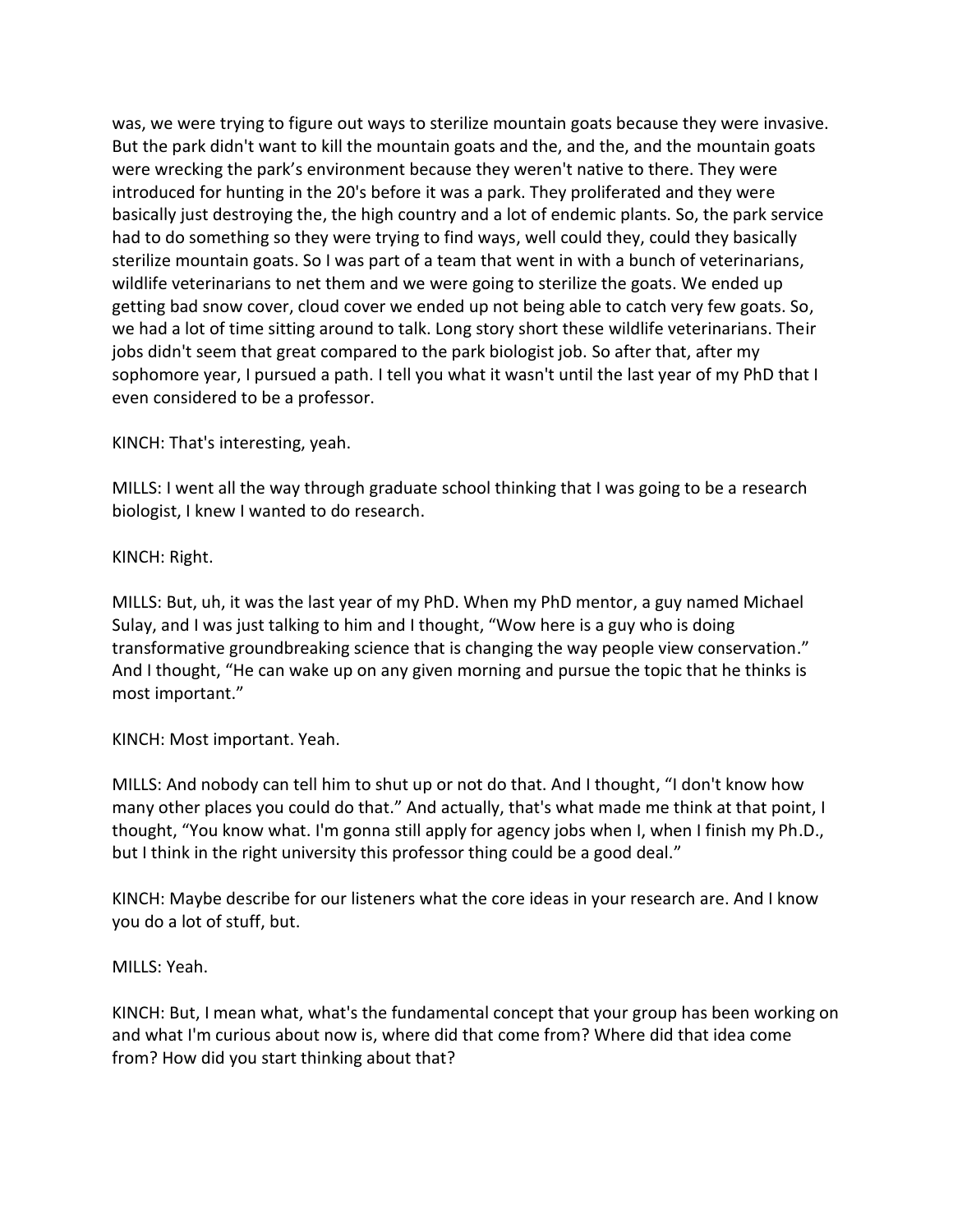MILLS: Yeah. Well so, you know my, my sort of one sentence is, is that is, that my research group uses any tool we can get our hands on we like to use computational tools, genetic tools, field research to find new ways to understand how animal populations respond to human stressors and then what can we do to help animal populations persist in the face of humancaused stressors. And so, you know, it's, it's, it's, it's wildlife population ecology is it, is the three-word phrase for it. But yeah sort of just using different disciplines to understand how how, how wildlife populations are responding to various stressors. And so that's been really fun because it's ended up taking me down some pretty deep paths into some sort of mathematical approaches to thinking well it turns out all, all management actions are not created equal in how they would help recover say endangered species or reduce the numbers of pest species. So that's been that, that's been fun. It's been fun bringing together genetics and ecology in ways that hadn't really been brought together very well when I first started as a Ph.D. student as a young professor. Geneticists did their thing and ecologists did theirs and there was really very little discussion about that. And that's been a real thread of our work is to bring those fields together. So, there's been lots of fun stories, but the biggest, the biggest one right now is in this whole question of what might be the scope for animals to be able to adapt to rapid humancaused climate change.

KINCH: Right.

MILLS: And.

KINCH: So in-time evolutionary changes.

MILLS: Real-time.

KINCH: Real-time.

MILLS: Yeah.

KINCH: While we're, while we're doing the observations in the field we're seeing very specific species: ptarmigan.

MILLS: Yeah.

KINCH: Changing the times in which they molt and change.

MILLS: From brown to white.

KINCH: Yeah. On the basis of distinct changes. Your, your lab is arguing in climate.

MILLS: Yeah. And you know, this is one of these areas where different fields have been brought to bear because even just 15 years ago, even 20 years ago, when people, when scientists taught evolution to students it was in the section on fossils. Or maybe speciation.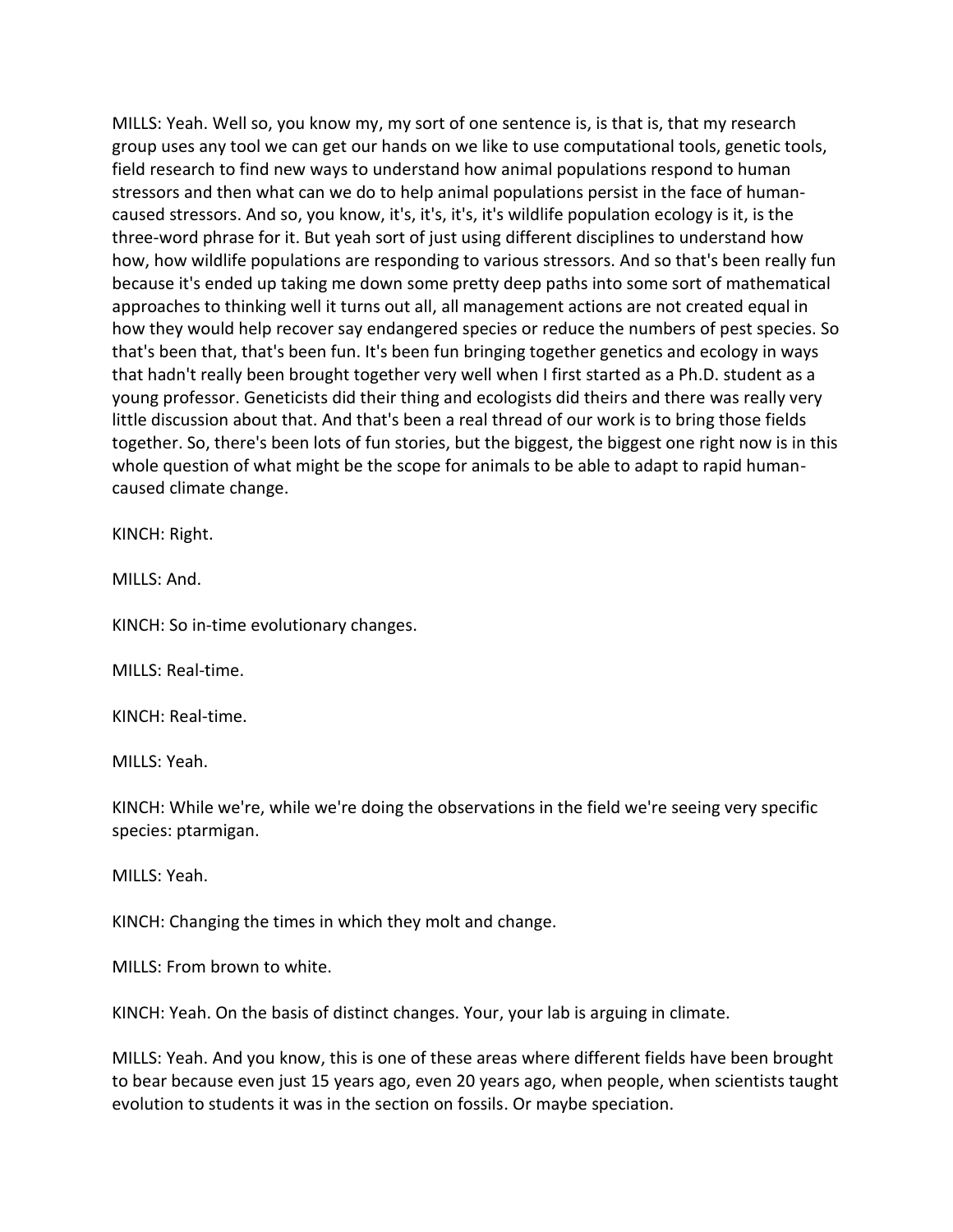KINCH: Right. Right.

MILLS: Like, "Evolution is what happens over millions of years."

KINCH: Yeah, yeah, yeah.

MILLS: Well, one of the biggest transformation, transformational insights in the last 20 years has been the realization that meaningful adaptive changes can happen in just the span of 3, 5, 10 generations. So, evolutionary changes can happen on ecological time. And so that's not to say that evolution can rescue everything and that and that, that evolution will take care of everything like some magic bullet. But that's become a big thread of our research as we think about, yeah, like you said using these animals that we study that turn from being brown in the summer to white in the winter and now we see them more and more being white light bulbs hopping around on a brown snow-less background and it brings, it brings to mind the question what's the consequence of that for the animal? What's the consequence of that for the species persistence? And then, what are the potential strategies that they might be able to deploy through evolution and through behaviors that they could make it through it. So, this has been an enormously exciting in the last decade, um, sort of area of bringing together disciplines and students thinking about this topic.

KINCH: How'd you come to the University of Montana?

MILLS: Because of my interest, Montana has long been on my radar, had long been on my radar as just a magnificent place to be. Actually, I worked at the National Bison Range the summer I graduated from college so I knew a little bit about Missoula, I knew about western Montana and the real quick story is undergraduate in, back East where I grew up in North Carolina. Master's in Utah. Ph.D. started in Michigan, moved with my adviser to Santa Cruz, UC, University of California Santa Cruz and then finished the Ph.D., had an opportunity to be a sabbatical replacement slash postdoc at University of Idaho and applied to lots of jobs that I didn't get, uh, that I didn't get any nibbles on and then I had a amazing little period where I got a series of several different interviews and even several different offers at the same time. And, uh, the hardest decision was I had offer at University of Queensland in Australia and then, and then an offer here at University of Montana and I was really excited by Montana had a talk with Dan Pletcher who was the program chair at the time and was super excited by his enthusiasm and so that's how I came here.

KINCH: But, the lure of Montana is no joke.

MILLS: The lure of Montana's no joke.

KINCH: You see it. I mean your field in particular of course because, right out your back door are unbelievable stretches of wilderness to go study.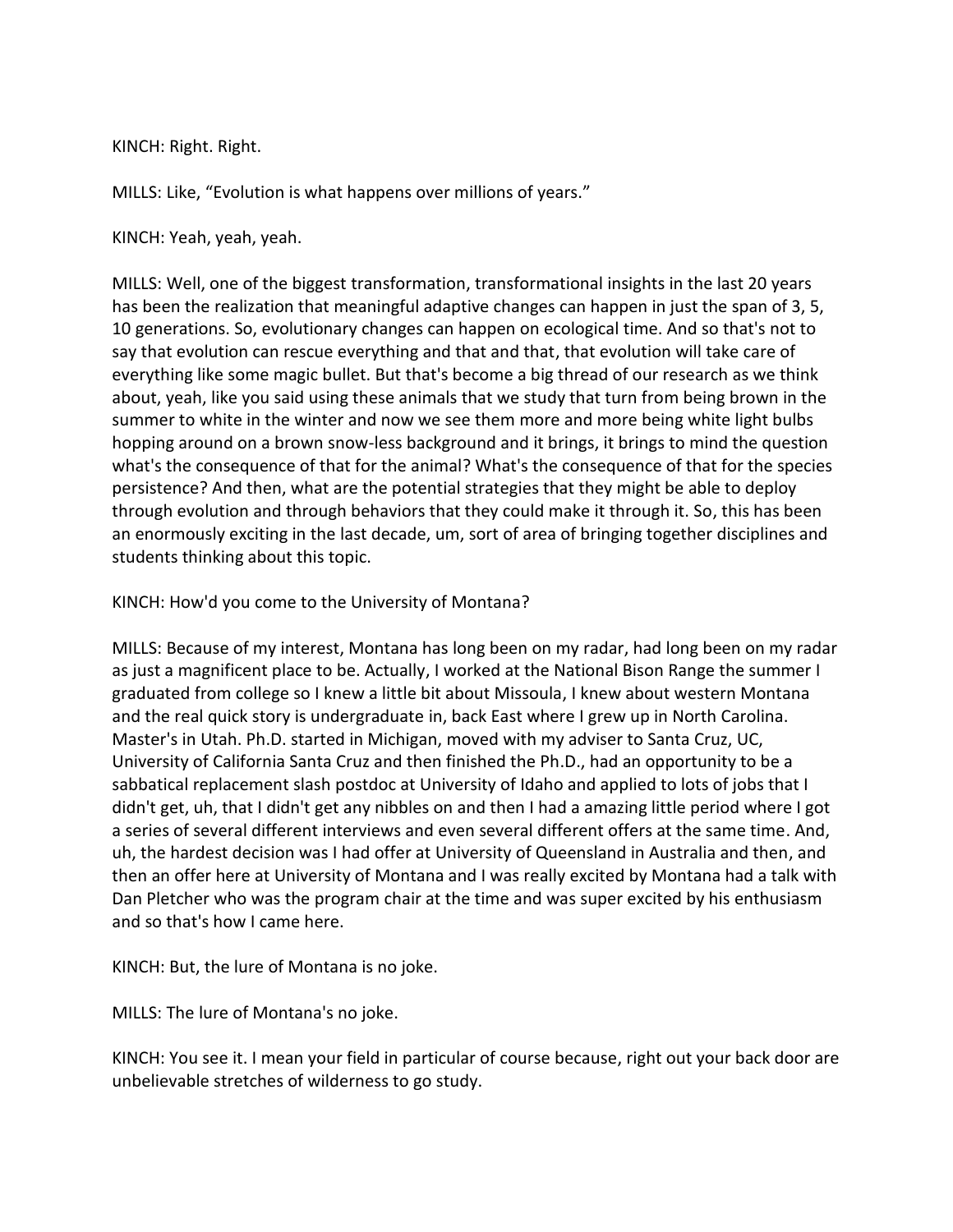### MILLS: Yeah, yeah.

KINCH: Get out on into the field with very low logistics. And for someone like me who's not studying it. Just going hiking and boating and skiing, it's amazing. But for someone who's trying to track down elusive animals and set traps to, to record them. What an incredible resource to have right in your backyard.

MILLS: Well that's right it's an incredible resource and it makes you, ends up surrounding you with incredible people. Faculty, undergraduates, and especially graduate students.

### KINCH: Yeah.

MILLS: You know the quality of graduate students that we have here. Unbelievable. And the, you know my grad students, two of them are NSF, you know, graduate fellows. I mean, you know, they're these are, you know, these are, these are students that literally could have gone anywhere. They were competitive to, for positions and even being recruited for positions everywhere and they picked here.

KINCH: So tell me a little bit about your philosophy of graduate education. Why is graduate education important? Why is it important to a public university like University of Montana?

MILLS: Yeah I mean, you know, it's the way that we, it's the way that we put young people at the top of a field. We have this enormous amount of knowledge and wisdom that we build up in certain fields. And so it's this opportunity to train students to be, be at the very top of their game in terms of both knowledge in terms of, in my, in my case, in terms of both understanding lots of really important non-intuitive surprising biological ideas, but also thinking about how do you implement those. How do you actually help save the world or help make the world a better place by implementing the science that you learn. So, without that sort of intensive focus training of graduate school you wouldn't have people that are making the transformative breakthroughs that, that make a big difference.

KINCH: Yeah, in your particular field. So, I'm not sure, for example, every STEM field would say something like you just set about changing the world, right.

MILLS: Yeah, sure.

KINCH: Making an impact on the world.

MILL: Sure.

KINCH: Maybe talk a little bit more about that part of your graduate education.

MILLS: Yeah.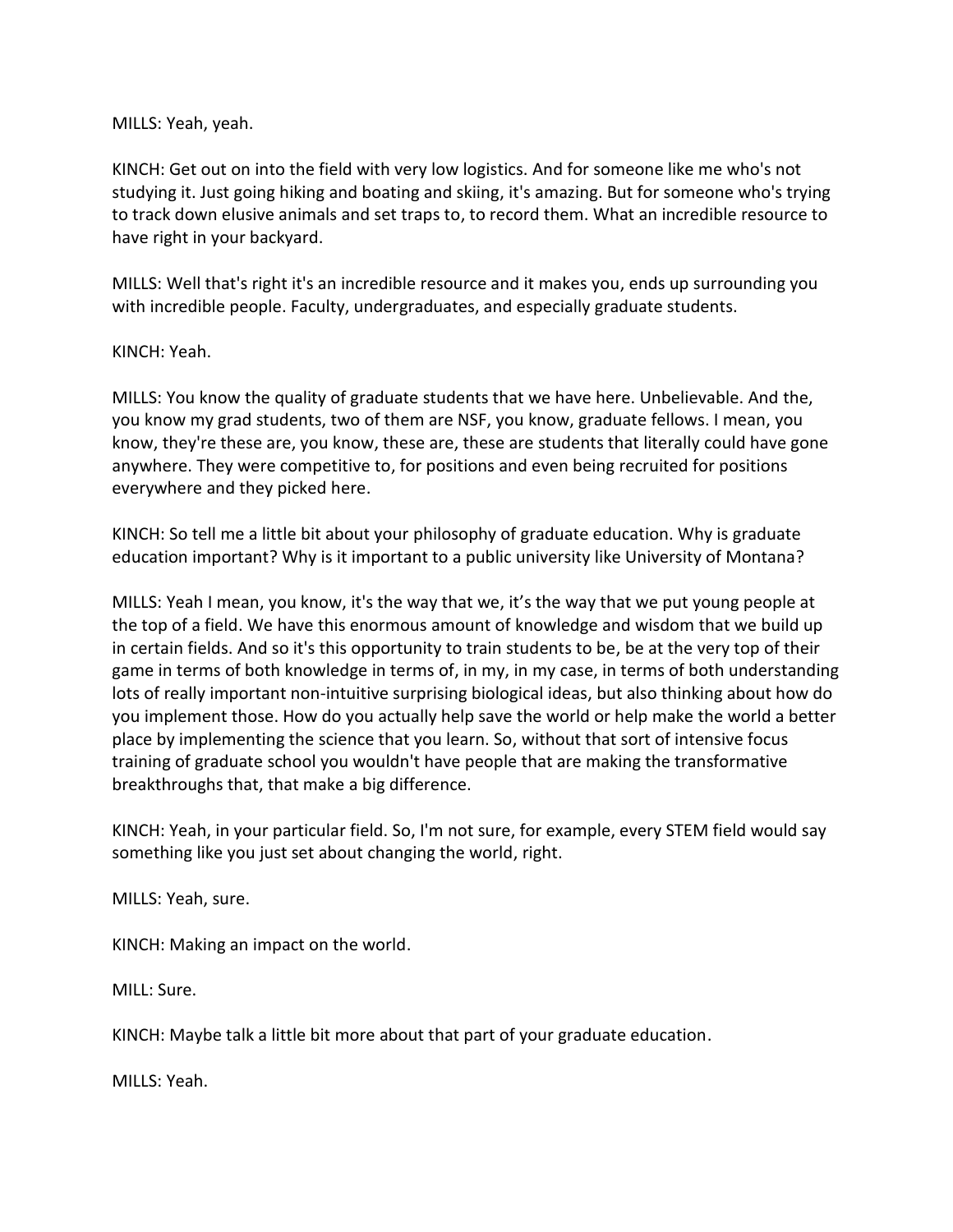KINCH: How does that, how do you how do you cultivate that set of values or ideas that are important to conservation biology.

MILLS: You know, so first of all, I always pass on to my students that you have to understand the basic science. And so, you know, the basic science whether it be biology or math or physiology are all really critical to, to making the applications to say conservation. So, that's very much a part of it. You have to become the very best biologist that's around, but also you have to have, you wouldn't do it if you don't also have this sort of commitment and excitement about seeing those insights make a difference. And so, I think, you know, we just sort of preselect the students that do that, which is good that they're preselected for that because it's really hard work, right, as we say. You know, you've got to be, you've got to do all the things that you would do in basic biology you've got to, you've got to shine in terms of your mastery of basic biology and math and genetics and evolution and ecology and all these pieces. But then, you also have to understand how do you connect it to, through policy. You have to understand, think about laws or policy or, or how do you communicate the ideas to a general public or to a manager or to somebody who's in the logging industry or who's an animal rights group.

KINCH: Yeah, right. Well that's that's a great point and I think it kind of underscores one of the things we here in the graduate school kind of have our eye always on which is the interdisciplinary component of so many of our fields. You know there's these specializations that you have to have. You have to have specialization, content master a given discipline. But yet we find it kind of a higher level of a field. You also need to have this other set of skill, skills and cultivate that in your graduate students. Do your graduate students go take courses in other departments? Are they, are they out in the law school or are they out in public policy or are they picking it up through research or collaboration or contacts?

MILLS: Yeah. Sort of all of, all of the above. And you know any more I think in the sciences and maybe in many disciplines it, it's almost becoming such that the specializations are becoming so deep, but the interdisciplinarity is becoming so critical that a lot of what you do is, you know what I find myself sort of working with students trying to do, is learn people how to find trusting relationships with people in other fields, learn enough about that field to be able to build a trusting relationship, and uh, because you're never going to be able to go a mile deep in these different areas. But what you do is you come up with trusted collaborators.

KINCH: Yeah.

MILLS: Um. And, and go that way.

KINCH: What do you think, um, you know a graduate student coming, today into your program, what's the biggest challenge they're gonna face based on, you know, changes in the field and what's ahead and what's the biggest opportunity. What do, what's your biggest hope for a student and what their outcome might be.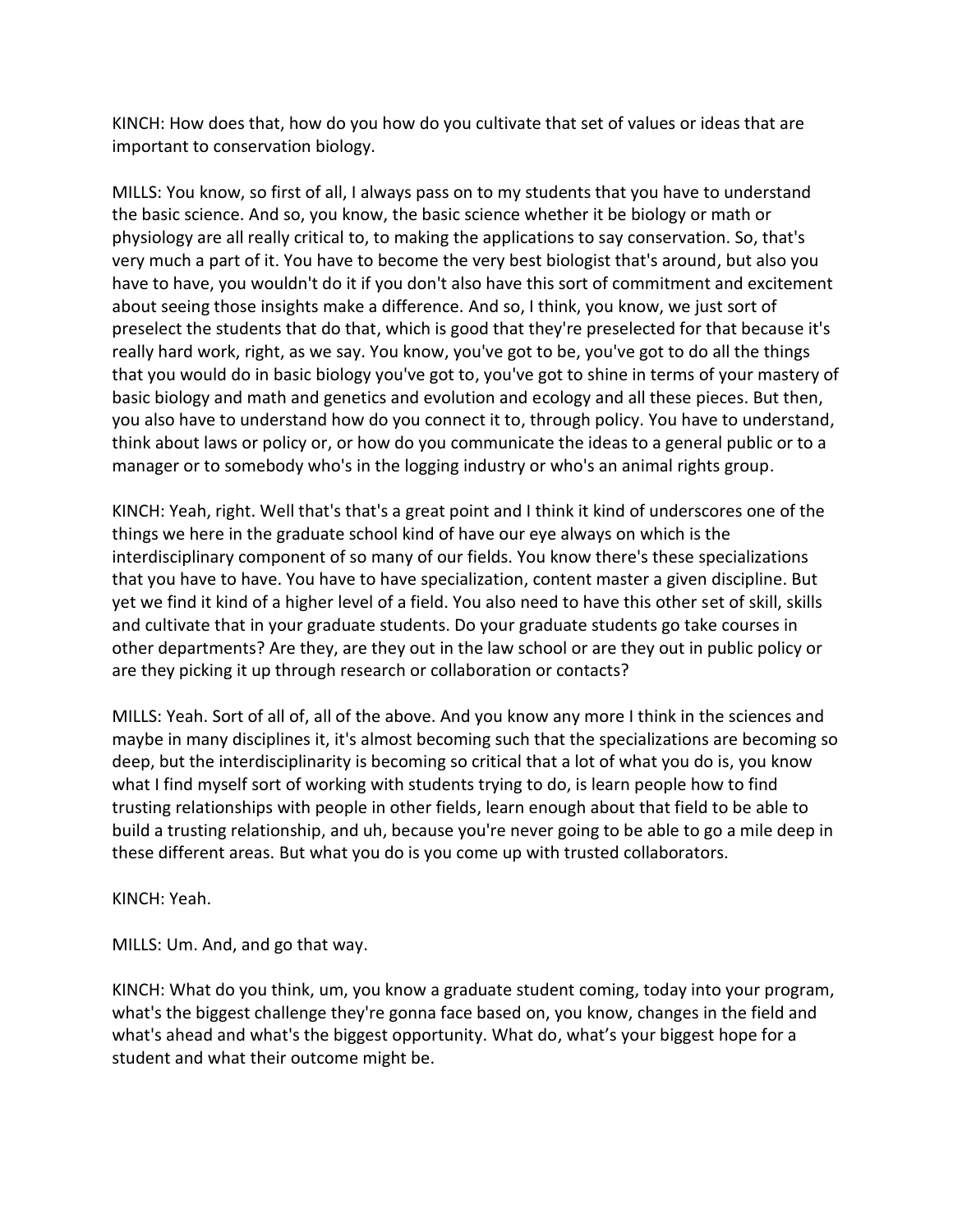MILLS: You know I think that the, the biggest challenges are that we, that uh, is mastering lots of different disciplines to the appropriate depth and also thinking about the challenges to science itself and thinking about how do we continue to make science relevant. You know that's another place people, students are being pulled in addition to sort of all the different scientific disciplines is, now we have to start asking ourselves, "Well geez, should, how much time should we be spending blogging and tweeting and, and, and podcast and making films." I mean and all that takes time and so those, I think, are the biggest challenges is figuring out all the different ways of both mastering your craft and communicating that craft and implementing what you learn to the world. And for those of us that do applied things. But, that also immediately becomes the greatest opportunity as well.

### KINCH: Right.

MILLS: Because if you can master those things, boy you really can make a difference, you really can make a difference. Whether it's in policy, whether it's in education, whether it's in, uh, new ways of viewing the world.

KINCH: What do you expect to see in terms of the growth and maturity of a graduate student over the course of your time working with him or her?

MILLS: Well, I mean I always sum it up for Ph.D. students is I want them to basically be kicking my butt by the time they graduate.

KINCH: Yeah.

MILLS: Ya know, I want to sort of feel humbled and hopefully not humiliated. Humble, but I want to feel humbled and like, "Wow, OK." So, they're really they're thinking about this in ways that I have never and maybe could never think about it.

KINCH: Yeah, yeah.

MILLS: Then you know you've really succeeded.

KINCH: Yeah.

MILLS: And you know, at the master's level, you know, you just want to see, see them grow. And that's such a beautiful thing to see, you know, to see they came in maybe they were nervous about public speaking, maybe they didn't like math, maybe they thought there was no way they could ever develop their own research idea and yet by golly there they are giving their talk and they're being articulate and they're telling a compelling story of their research. And so, yeah you want to see that progress.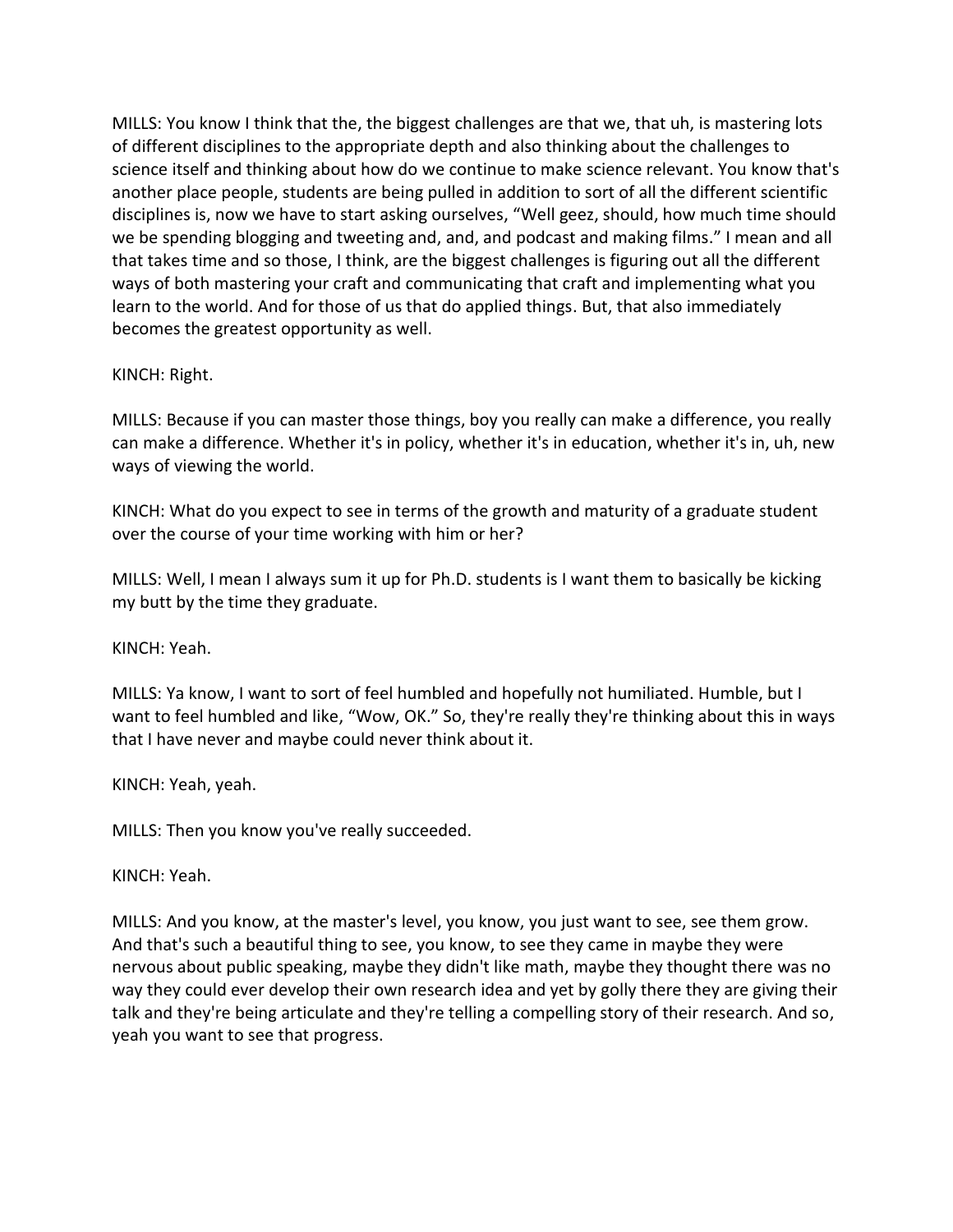KINCH: There's kind of a leadership component to what you do, right? There's a way in which you project a set of values and you both select those values and then you reinforce them. Do you think of yourself kind of in that way as a leader figure?

MILLS: Yeah, I mean, you know, we're asking a lot from people. You're asking people potentially to move a long way away come, to come here. To give up a lot more money they could make doing something else. To work a lot more hours than they would do something else. To put themselves in an uncomfortable place, because now suddenly they're not the smartest kid in the room.

# KINCH: Yeah. Right.

MILLS: And, you know, maybe they're in an uncomfortable position physically, they're collecting data, they're pushing themselves physically maybe they're doing tedious things because that's, after all, what a lot of the best data are is just the same tedious thing repeated again and again. So, you're asking people to do a lot. And so, I feel like it really is important to, to, to make people feel inspired, because, you know, you could, you could yell at people. That's not going to get 'em to work long hours and endure the tough conditions. But, yeah, so, I mean I think there's a lot of sort of, you know, just sort of helping the fire burn that people have and, and letting people know that they're appreciated, letting people know they're part of a team, letting people know that things are going to be tough, and sometimes you know, boy they're gonna hit a wall and there, and, and to be able to talk about it both with me and with the other people in the lab and then that way people can help lift somebody up when they're in a tough spot. But, yeah I think all of those, all of those dynamics are really important. Yeah.

KINCH: Building, building a strong and resilient team where each individual can kind of.

MILLS: Yeah, where people respect each other and they want to help each other out and then that also gets rewarded in the science because suddenly, "Geez, you know, I never really thought about, you know, the things you think about with math. I was all, I was totally intimidated with the math. But, geez maybe we could end up writing a paper where the things that I'm thinking about from the data could end up intersecting with what you're think about." So, it builds those blo-blossoming, uh, unexpected, uh.

KINCH: Connections.

MILLS: Synergies.

KINCH: Yeah, synergies, good. For you what's, what's at the top of the CV of failures. What's something you've done that, that just didn't go well at all and.

MILLS: Yeah, ah, it's.

KINCH: You might have learned something deep from, I guess.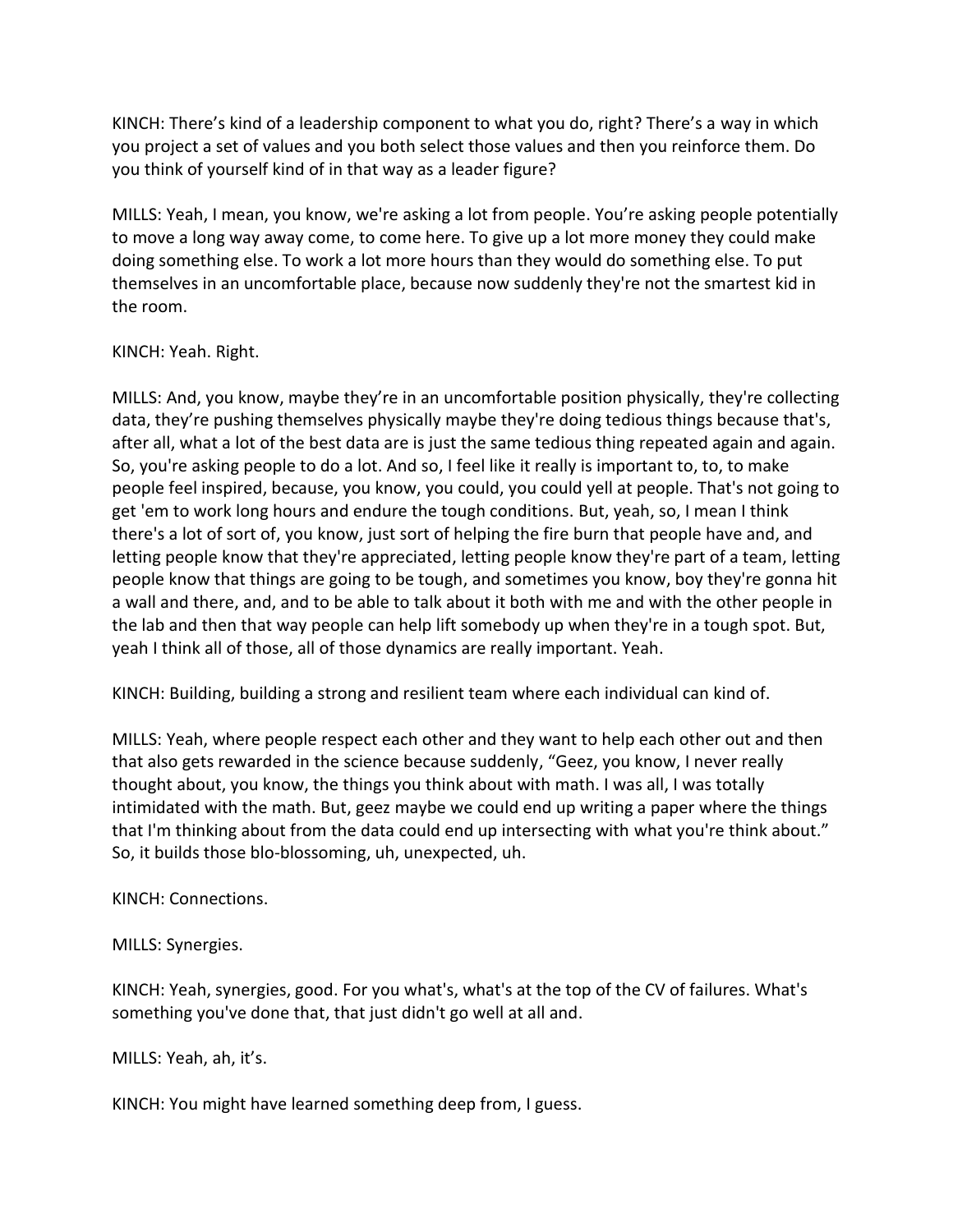MILLS: Yeah. No, It's a great question. Wearing my hats as an applied biologist I have, what happened was finished, finished grad school and when I finished grad school, you know, I had been sort of working on the forefront of this field called population viability analysis. So, this field that brings field data and math together to help predict, to try to make predictions about, about what most effects a species and what kinds of things can we do to most ensure that an endangered species will be around. So, you know it's become very sophisticated, now it's the field is still around but it was just beginning when, when I was a Ph.D. student and that was sort of a big deal that I worked on as part of my Ph.D. was sort of developing that field. So, when I finished as a brand new Ph.D. student and I went to University of Idaho, I got a call to ask me to be an expert witness on a court case about the use of population viability analysis and, and what is the, what is the minimum standard that should be applied for agencies to be able to apply this field and be able to legitimately say that they've evaluated the options for management to in order to keep species around to not cause species to go extinct. And so, I thought you know I got this and, you know, I'm a recent Ph.D. student and I've you know top of my game in PVA and so, you know, I said, "OK." You know, I'd never written a expert declaration for a court case before. But, I wrote what I thought was you know very clear language I wrote you know the sophisticated things that needed to be written down about the models that could be used and the genetic information and the ecological information that would be needed and the mathematical framework to tie it together. And I wrote that in what I thought was you know approachable language. Without jargon. Worked on it a long time. But, I, I, I know that I wrote a sentence that said you know there are also rule of thumb approaches that can be used to make viability decisions as well. Well, the rule of thumb was within the context of, you know, sort of in the scientific discussions, you know, we had these very narrow side boards of, you know, if you have information on population size or population fluctuations then you can use those to sort of guide you in rule sets to, to make these kinds of decisions without the really fancy computer models. Well, so I wrote that sentence and I thought, "Oh great." I did a good job of making everything approachable. Sent it to the lawyer, went to court, then I'm on campus like ten years later and I'd gotten, Len Broberg over in environmental studies, buddy of mine, and he teaches in the realm of policy and court cases and we're just talking one day and he goes, "Scott, you know, I'm teaching about you, I was talking about you in my class today. Oh great. Yeah, I was pretty much talking about how, how your court declaration set back viability analysis for, you know, it's now a precedent that's been hugely damaging to the use of science in making land management decisions." I went, "Oh my gosh, Len what?" And he said, he said, he said, "Yeah they took your whole declaration, they plucked that one sentence out of your declaration and the judge used it exactly the opposite of how you intended it." So.

KINCH: Meaning you don't need any of the science.

MILLS: Exactly.

KINCH: You can kind of use, and this would be I mean in your field this would be empowering local managers to make decisions.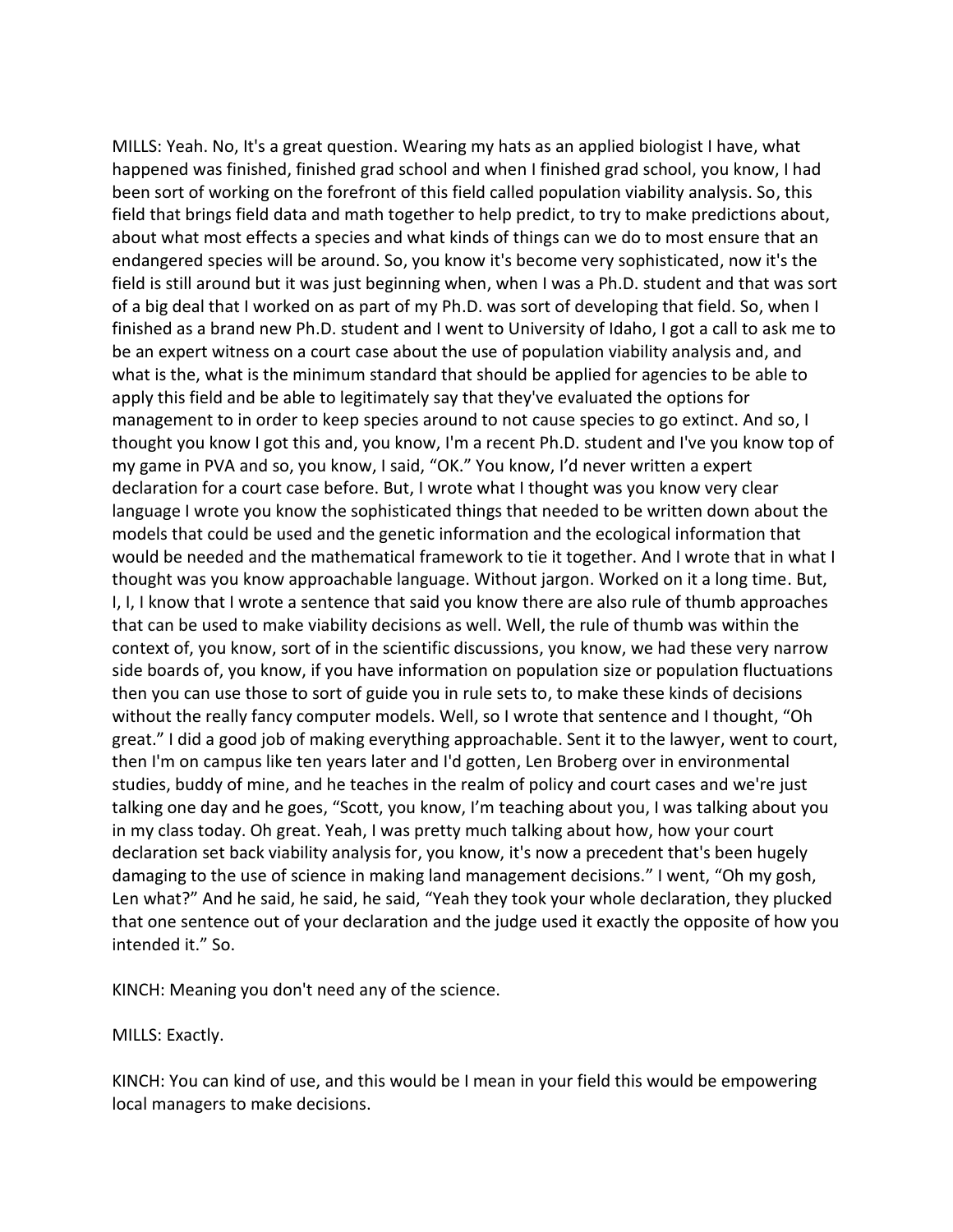MILLS: Yeah and I'm (crosstalk). Yeah, and I'm all for empowering local managers and, you know, that's a lot of what I do it's try to think about how to, how to make science accessible, but in that particular case it basically got, yeah, it basically got misused to say that, "Actually you don't need any science just whatever anybody thinks is good is good."

KINCH: Yeah, yeah.

MILLS: So, it sort of obviated the entire process of using science. And so, you know, that taught me something very profound. First of all it took me down a few notches and actually I'd heard that before even I'd talked to Len, I didn't know the extent of it, but it took me down a few notches in, in thinking that, "Oh yeah, I'm, I'm a scientist I am a good writer therefore I can write a legal brief," and make it, you know it made me realize that.

KINCH: There's a real skill there.

MILLS: There's a real skill whether it's for a lawyer or it's a science communication person or it's a journalist.

KINCH: Yeah.

MILLS: You know that, that we should try to work in other people's worlds and communicate with other people but never underestimate the skill that it takes to craft an article in The Atlantic or to, or to write a court brief. And so that taught me an important lesson.

KINCH: You know, we actually haven't talked about this and we have to, um, the international component of your work. How did that evolve. How did you end up, how'd you end up working and what countries you work in and how did that unfold.

MILLS: OK, so actually that brings up another CV a failure actually.

KINCH: Great.

MILLS: Because actually I totally screwed it up when I started international work. I, um, had traveled a little bit internationally but I had never worked, I had never had an experience working internationally. Came here as a brand new professor and I had a student that was interested in working in the Philippines on fruit bats. So, I basically thought well I'll just write people and say I'd like to come study fruit bats in the Philippines. I'd find peop-professors in the Philippines and say I want to come show up. Well, of course that's a really terrible way to go about doing things. You know, it was as if I was forcing myself it was as if I was the American that was gonna come in and save the species or show 'em how to do the science. None of that was in my mind. That was not my intent.

KINCH: But that's how it came across.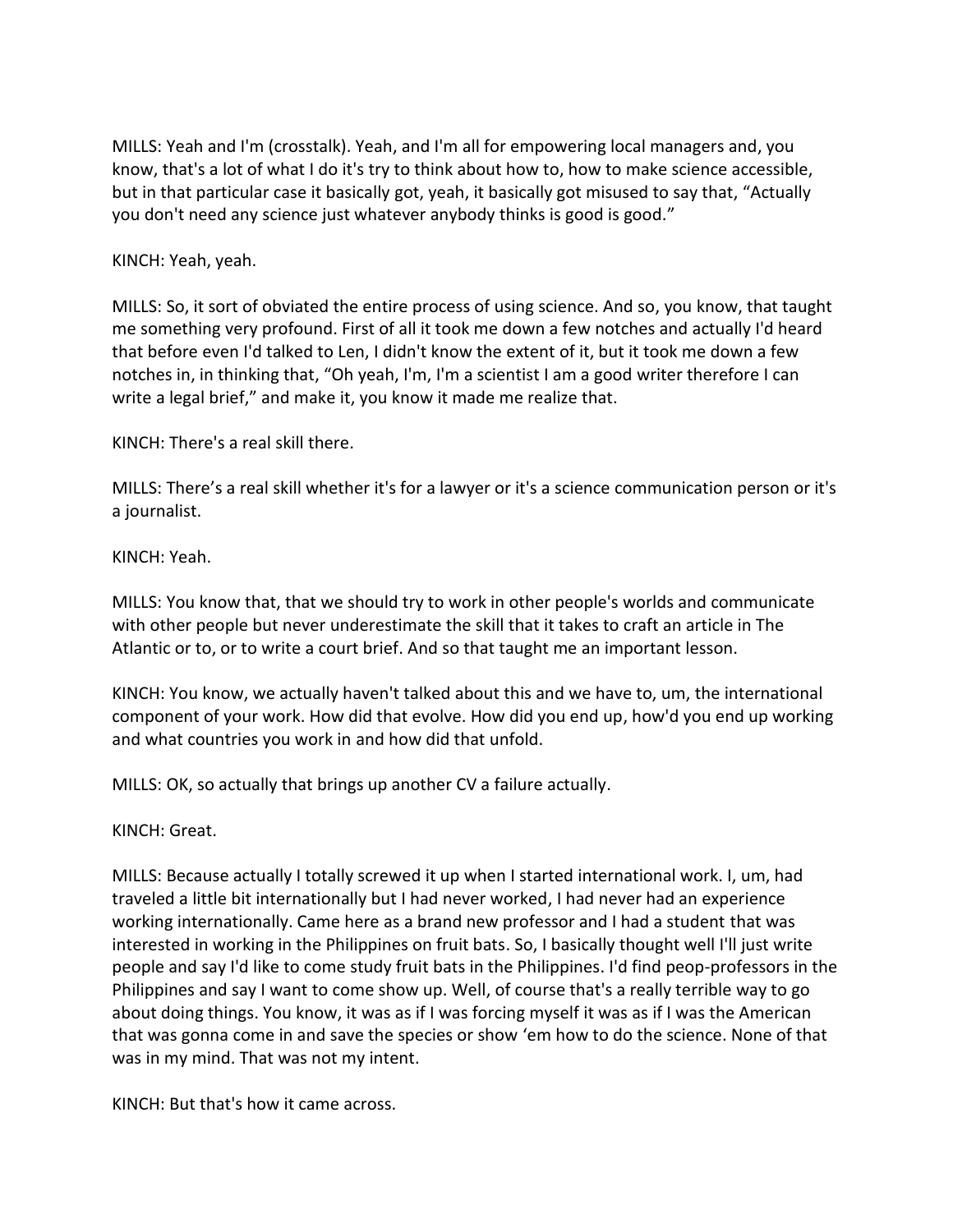MILLS: Not in my heart.

KINCH: Yeah.

MILLS: But that's how it came across when I wrote and said, "Dear So-and-so, I'd like to start a project in the Philippines can you help me get started." You know whatever. And, um, so I got smacked down and, you know, nicely as I recall nobody was nasty to me, but basically they're like, you know, "Get lost. Who are you. We don't trust you we don't know who you are." Eventually she did a very nice master's actually stayed on for a PhD and did some very nice work on.

KINCH: Continued fruit bats.

MILLS: Fruit bats in the Philippines. That, so that (crosstalk). Yeah, I started learning the rules.

KINCH: What's the right first e-mail? "Dear so and so I've read your wonderful study on." You know.

MILLS: Well that maybe, yeah. Or is that you know would there be any potential, uh.

KINCH: Collaboration.

MILLS: To collaborate or how might I might be able to help capacity build like, you know, everything that we've been able to do in Bhutan has been from coming at it with that, with that, with that attitude and it's been amazing to work on.

KINCH: So, has Bhutan been your most successful test case.

MILLS: Yes.

KINCH: And how many students have been run through that.

MILLS: Um, four. And I spent sabbatical there in 2010. Took the whole family over. You know, but not very many, the Bhutanese don't allow very many, there's not very many people.

KINCH: Very restricted.

MILLS: Yeah, because they're, they're a country 1/8 the size of Montana that has never been conquered. Never. They're squashed between China and India.

KINCH: Right.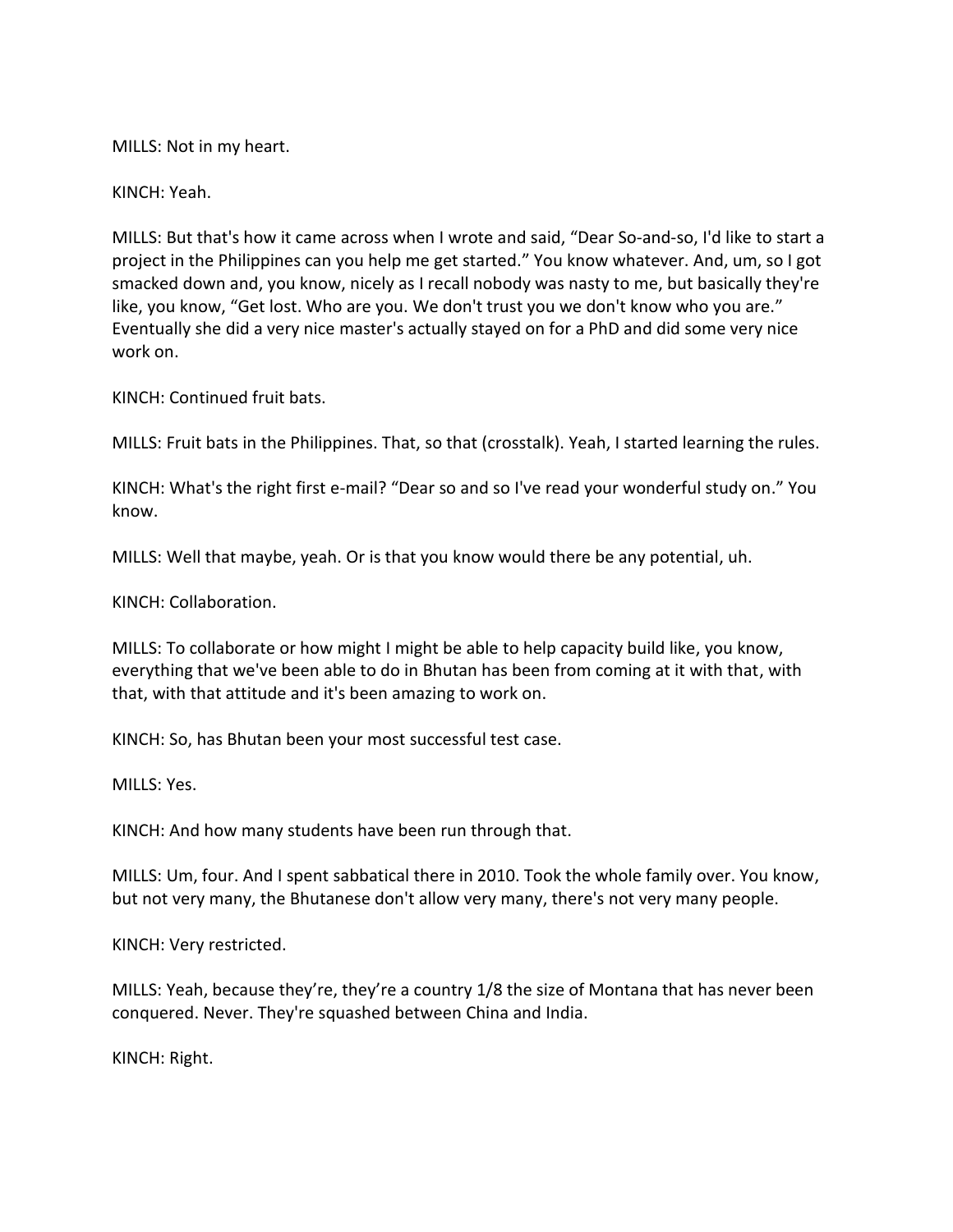MILLS: And so, they're not about to be conquered now and so they have a huge radar, very acute radar about even scientists that want to conquer them or NGOs that want to, to come takeover. Ah, you know, it's been a magnificent relationship. And, you know, that has taught me an awful lot. I mean, I'd learned a lot of those lessons before I started in Bhutan. But, it was the ability to take those lessons and apply them of saying, "Look what I want to do is help." And if eventually something comes along that, um, that is sort of scientifically exciting or something, great, but just coming in with that respect and humility. I think that is the biggest key for, for international work.

KINCH: And now you have international collaborators.

MILLS: All over.

KINCH: All over the place. You have some in Scandinavia.

MILLS: Scandinavia, Scotland, yeah, various parts of Europe on projects. And two years ago I had a postdoc from Russia. I had a graduate student from Czech Republic. I had a visiting grad student from Pakistan. I had a student from India and two Bhutanese students. But that was all here in Missoula, Montana. That was the graduate group.

KINCH: That's cool.

MILLS: Um, yeah. So, it's been really rewarding. And of course, two-way. So much, I've learned so much, my other grad students learn so much, undergraduates learn so much, there's so many benefits that come from, from being globally engaged.

KINCH: Okay, We're gonna end with a few quick rapid fires.

MILLS: Okay.

KINCH: What's your favorite winter activity?

MILLS: I love to ski, cross country and, and, uh, downhill ski. I really like to duck hunt so that's oftentimes middle of winter as well.

KINCH: Yeah, yeah. Morning or night person?

MILLS: Morning.

KINCH: Bitter, Bitterroot or Clark Fork River?

MILLS: Bitterroot.

KINCH: Sunrise or sunset?